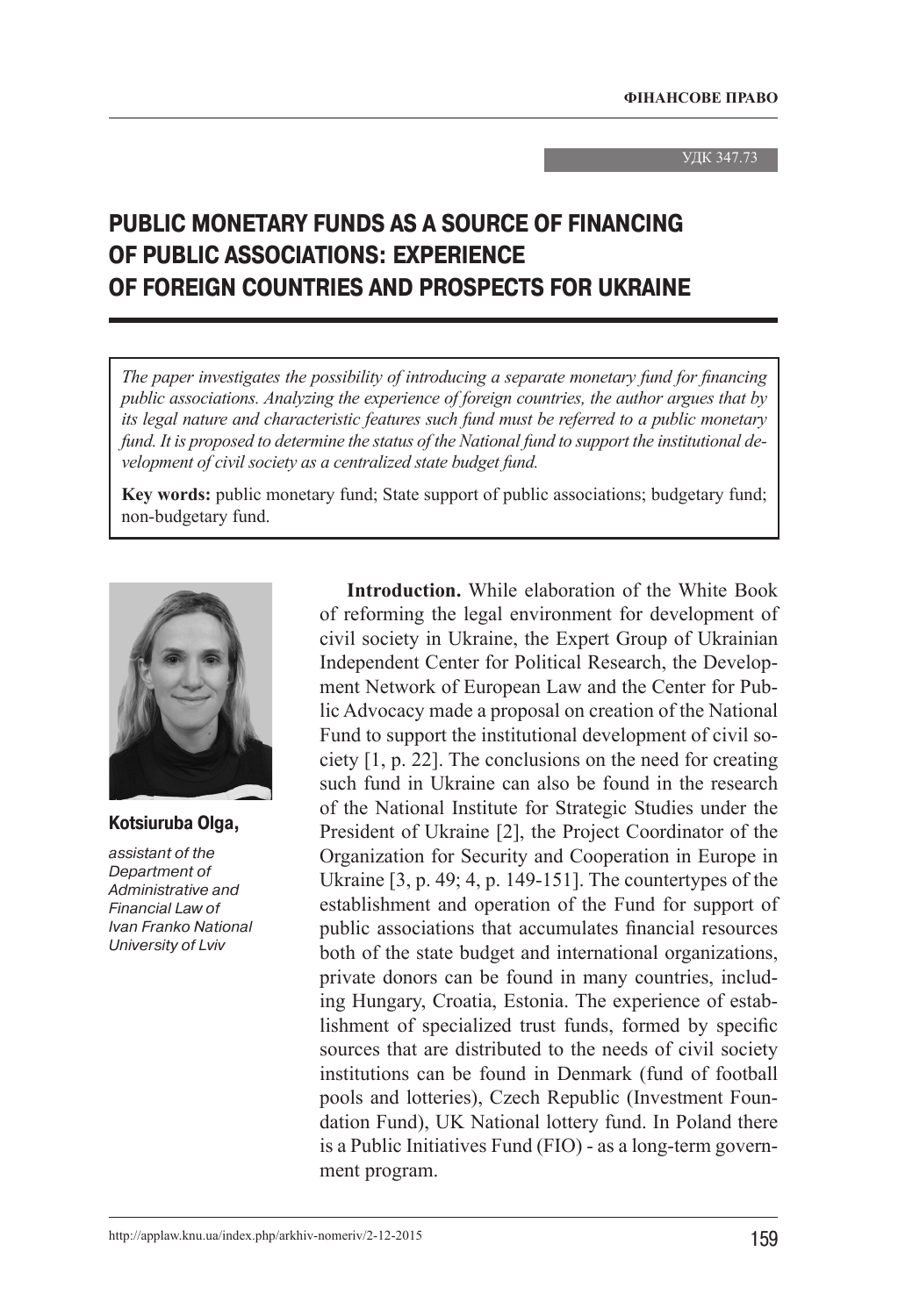**Problem Statement.** Supporting the idea of introduction in Ukraine of the Civil Society Development Foundation, it should be noted that the implementation of such an idea will pose a number of questions among the representatives of financial and legal science. It is necessary to determine the financial and legal nature of such Foundation and establish whether there are legal preconditions for the creation of such funds in Ukraine.

**Analysis of recent research and publications, which deal with this problem**. The investigation of the legal nature of public monetary funds and their classification in the financial and legal science is devoted to the works of O. B Zaychuk, L. K Voronova, M. V Karaseva, O. A Lukasheva, I. V Martyanova, A. A Nechay, N. Y Pryshvy, T. O Sholkova, N. Y. Yakymchuk.

**Definition of Article purposes**. Exploring the possibility of introducing a separate monetary fund for financing of public associations, it should be determined whether it belongs to the public monetary funds; what type of public monetary fund (budgetary, non-budgetary, centralized or decentralized) will in the best way perform tasks assigned to the fund designed to promote the development of civil society.

**Statement of the problem**. The term "fund" is inextricably related to the term "finances" and "financial resources". Thus, O. D Vasylyk, L. K Voronova determined financial resources as a set of monetary funds that are created in the process of distribution and redistribution of the gross national product and national income and are in the possession of the state, enterprises, organizations [5, p. 269]. Most researchers define the term finances as economic relations, during which the monetary funds are formed and used [6, p. 7].

The term "fund" has several meanings in Ukrainian legislation, as it is used in many aspects, in particular civil, financial and legal. The clear distinction between public and private finances is determined by A. A Nechay [7, p. 30]. Basically, the difference between them lies in the purpose of use of the accumulated funds, whether they are used to satisfy the civil or public interest.

The confusion in definition of the terms of public funds in Ukraine makes the existence of two types of funds which can be called "public": the first act as the public administration bodies, the second - public monetary funds.

N. Y. Pryshva indicates that the Pension Fund of Ukraine is a central executive body and the Social Insurance Fund on Temporary Disability, the Fund of obligatory social insurance of Ukraine against unemployment are the subjects of public relations.

All the above funds, not just the Pension Fund of Ukraine, are public funds, since they are established to meet the public interest, related to the social protection of citizens [7, p. 20].

With the express aim of avoiding inconsistency, the term public monetary funds is established to date in the financial and legal science. By definition of A. A. Nechay, it is a combination of monetary funds, generated under the laws or regulations of local government authorities to meet the public interest and adapt for serving the interests of the subjects of legal relations, arising in the process of generating, managing,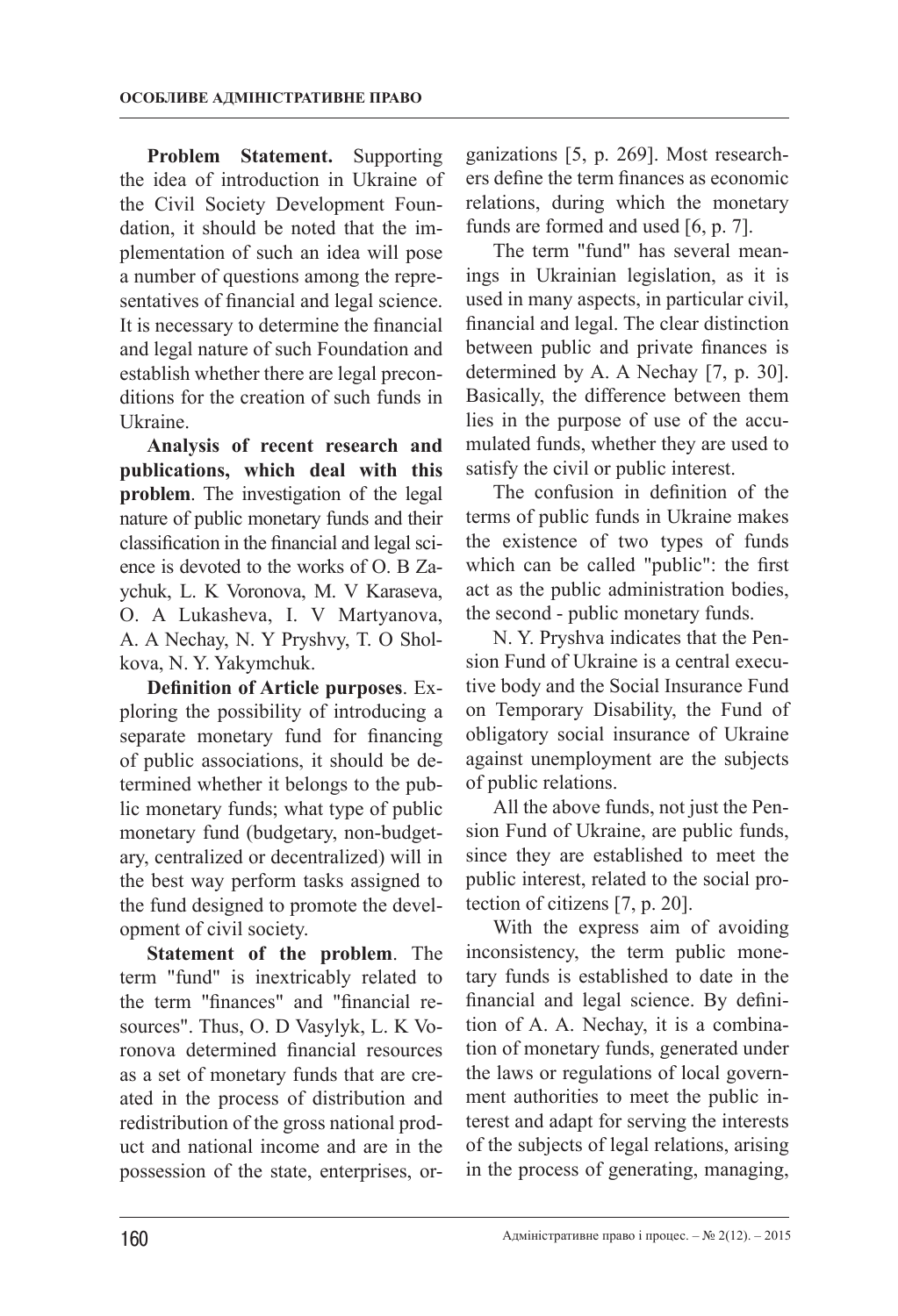distributing (redistributing) and using of these funds [8, p. 60-63].

The term "public funds" can be found both in the law and in the doctrine of foreign countries. In Germany there are both civil and public law funds [9, p. 16]. N. Y. Pryshva stresses that the term "public finances" is commonly used and fixed at the level of constitutional regulations of Slovenia, Brazil, Romania, Principality of Monaco [10, p. 19]. In the Republic of Poland, the scientists isolated the concept of "public finance sector," which includes in addition to budget other financial institutions that carry out tasks of public financial management [11, p. 293].

Negative impact on the level, degree and effectiveness of legal regulation of the institute of public monetary funds, as stressed by O.Vysotska, has the lack of systematic legislative act that defines the legal status of the public monetary fund as well as consolidation of common features of such fund in the applicable legislation, definition of its conceptual and categorical framework [12, p. 74].

In the Republic of Poland a law has been adopted on public finance, which regulation is applied not only to budgets, but also to extra-budgetary funds, as well as budgetary institutions finances, other units of public finance sector.

In the Law "On openness of public funds", adopted on February 11, 2015, the concept of "public funds" is introduced by statute. These are in addition to the budget funds the credit recourses, granted under state and local guarantees, funds of the National Bank of Ukraine, state banks, state trust funds, the Pension Fund of Ukraine, funds of obligatory state social insurance and funds of economic entities and state municipal property, received by them from their economic activities. One of the courses of public finance reform in Ukraine is granting the right to budget institutions to account the funds, raised by them on an independent basis out of the treasury bills. Thus, their regulation, as the regulation of extra-budgetary funds is not covered by the Budget Code. Given this, there is the need for integrated statutory instrument to regulate public monetary funds (Law on public funds in Ukraine).

The following key features of public funds should be highlighted: (a) regulation of their formation, distribution and use is determined by statutory and regulatory enactments; (b) on the right of ownership monetary funds belong to the respective state-territorial entity, but are transferred to the operational management of the public administration body [12, p. 76] or entity who has the delegated authority; (c) funds intended for the implementation of the public interest and can only be used for strictly defined purposes; (d) separate special-purpose account in the relevant financial institution [14, p. 38]; (e) public administration bodies monitor the use of funds; (f) public responsibility, including legal responsibility is provided for unlawful diversion of funds

Let`s perform a more detailed analysis of correspondence between the characteristics of public monetary funds defined above, and the practice of functioning of the funds, that support public associations in foreign countries.

*Establishment of a fund that supports public associations and principles of its operation shall be provided*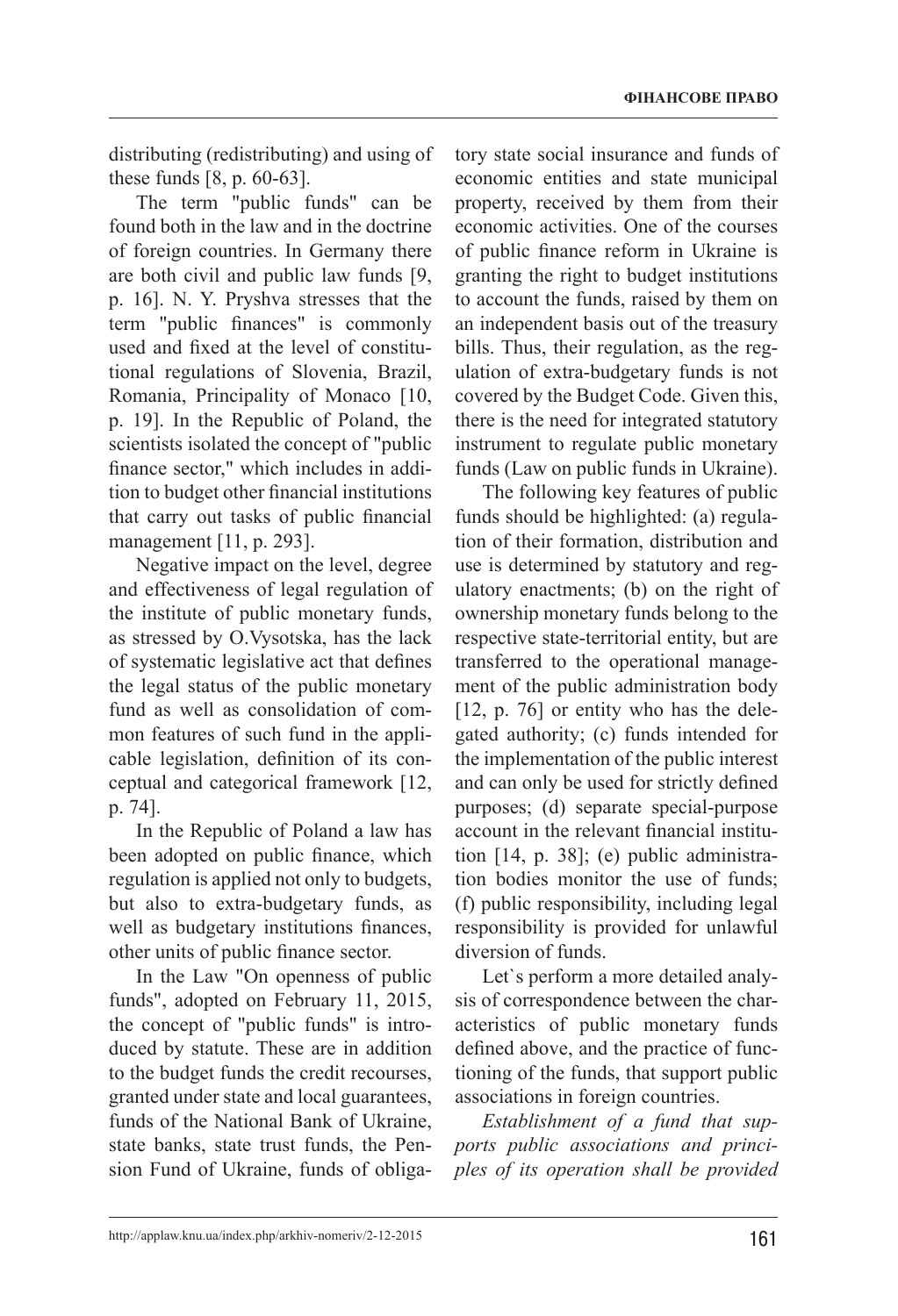*for by a separate law*. Thus, Croatia adopted on 16 October 2003 the Law "National Civil Society Development Foundation". According to Article 15 of the Law, the Fund is financed with the funds provided in a separate item in the State budget (is the principal manager of budget funds). A part of the proceeds from gambling and competitions is also transferred to the Fund in accordance with Article 10, p.1, p.8 of the Law on gambling and games winners [15]. In Ukraine, the main principles of formation and activity of the fund must be set out in a separate section of the Law of Ukraine "On public associations" or in the new Law of Ukraine "On public benefit organizations".

*Management of the Fund must be carried out by a specially-formed body of public administration or public entity which has the delegated authority*. In Hungary the fund management is carried out by the Department of Social Dialogue at the Ministry of Social Affairs and Labor [16]. A common practice for foreign countries is the establishment of a fund management body composed equally of representatives of public administration and civil society organizations (Croatia, Albania, Jordan). In particular, Albania created a separate public administration body - Agency for support of civil society, which is controlled by the Supervisory Board and performs the distribution of grants to public associations from the state budget. The members of the Supervisory Board are appointed by the government (the Supervisory Board includes four representatives of central executive authorities and 5 representatives of civil society) [17].

Jordanian Fund for the Environment Protection includes five representatives of public administration and 5 representatives of the private sector and nongovernmental organizations, appointed by the Minister on the recommendations of the Secretary-General [18]. Determination of the Fund Manager depends on whether such fund in Ukraine will refer to the budgetary or non-budgetary fund. For non-budgetary funds it is typical to establish non-profit self-regulated organizations with the involvement of the representatives of public administration to the Board. For Ukraine, the best option, which would approach the activities of the Fund to foreign examples is the establishment of the National Fund for support of the institutional development of civil society as a central executive body, which activities are directed and coordinated by the Ministry of Justice (body, conducting the Unified Register of community groups), and the procedure of funds distribution will be accomplished by a specially formed council. Establishment of a budgetary institution, the Board of which will include the representatives of the social and public sector, is also admissible.

*The Foundation manages the funds of the state budget and/or funds that are inherently government revenues.* In many countries, the fund that supports public associations is financed by the state budget. For example, in Albania the disposer of budgetary funds is the Agency for support of civil society, the amount allocated from the state budget, by law, can not be reduced compared to the allocation for this purpose for the first time (in 2009, the year of foundation, the sum of fund financing from the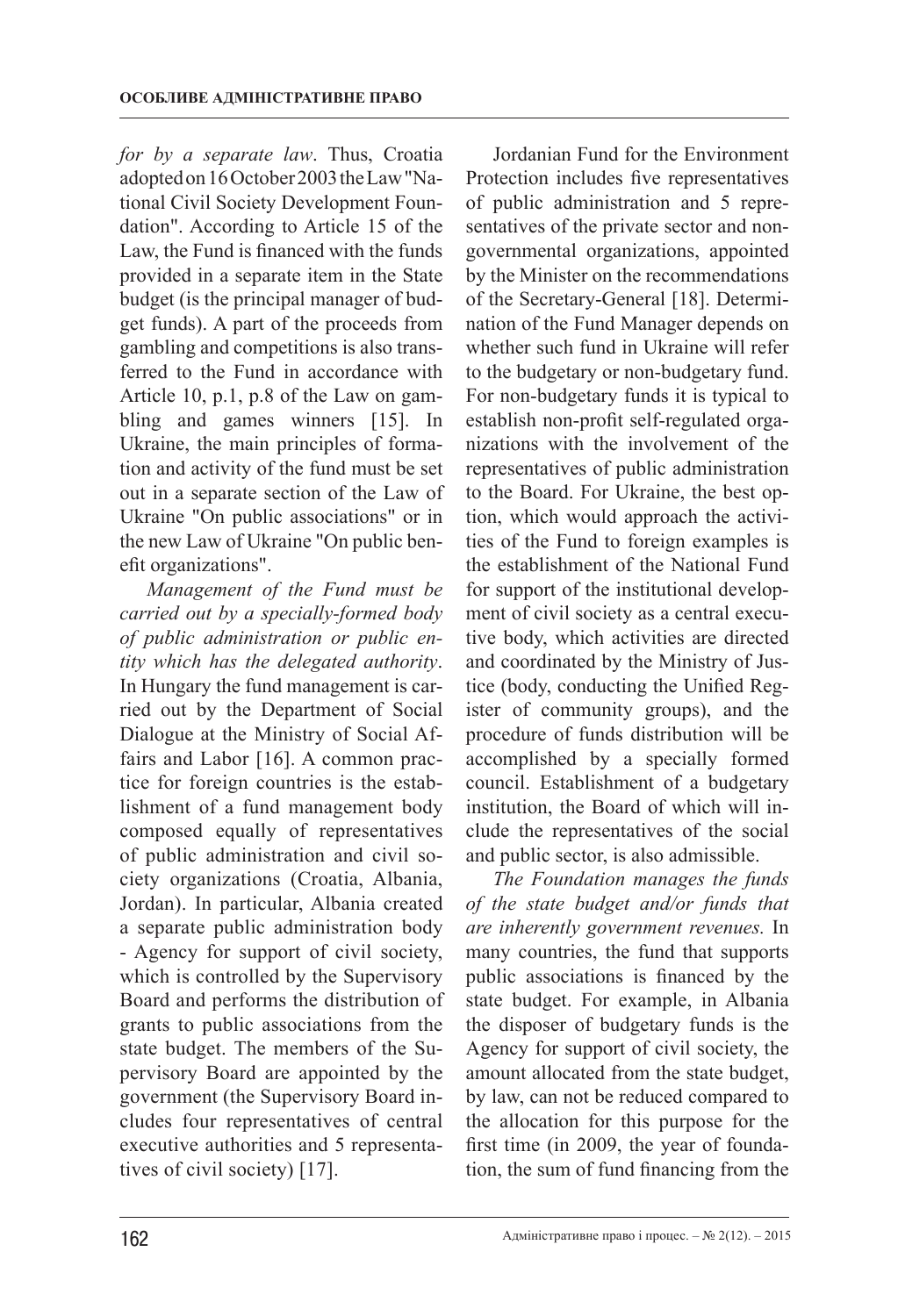state budget amounted to the equivalent of 1 MIO dollars). The funds, that support public organizations are financed by the funds that are in essence state revenues, including 1% of funds from privatization (Czech Republic); income from lotteries and gambling (Croatia, Great Britain, Ireland, Jordan, South Africa) [19]; deduction from the tax on income of individuals (Hungary) [20].

*The monetary recourses of the fund are intended for the implementation of the public interest and can be used only for strictly defined purposes,* so the National Fund can be established to strengthen the public sector as a whole, or to support specific projects of public associations that contribute to priority public policy areas. The main reason for providing organizational support is investing in the development of civil society, which can be an effective partner for the government in implementing its policies. The Croatian National Foundation for Civil Society Development in order to gain the institutional support requires the elaboration of development plans ("business plans") by the organization for the three coming years and provides long-term organizational support for this time period. In Hungary, 60% of the financial resources of the Fund must be allocated to institutional support of civil society, while 30% - to support of the projects and 10% are used to finance the activities of the Fund. Institutional support provided to a particular organization is up to 30% of its operating costs (including staff salaries), calculated on the basis of the previous year [16]. Community Initiatives Fund of Poland provides no institutional support, but ensures only

funding of individual projects of the organizations.

*The Fund typically provides for a separate special-purpose account in the relevant financial institution*, which in turn can ensure long-term financing. The order of service of the funds depends on whether such public fund is budgetary or extra-budgetary. In the case of longterm grants, the fund administrator shall be empowered to suspend the payments in case of failure to perform obligations by the public organization in line with the plan.

*The effective financial control must be exercised with regard to the use of monetary recourses by the public funds*. Thus, the state financial audit of the Hungarian National Foundation in 2006 revealed serious shortcomings in the transparency and accountability of funds. For 3 years of existence, the Fund has not developed a general strategy for the development of public sector, the performance criteria has not been specified, the criteria for support have remained unclear. [21] In addition to monitoring the work of the fund, the public associations, that are recipients of public funds, should be subject to inspection. In case of detection of inappropriate use of funds, the legislation should provide for the public and financial liability (termination of provision of funds, refunding of monetary resources, which were inappropriately used, deprivation of the right to participate in competitions for public financing).

By the example of foreign countries, including Croatia, *without introducing transparent mechanisms for allocation of public funds, monitoring their use and effective sanctions* for non-compliance with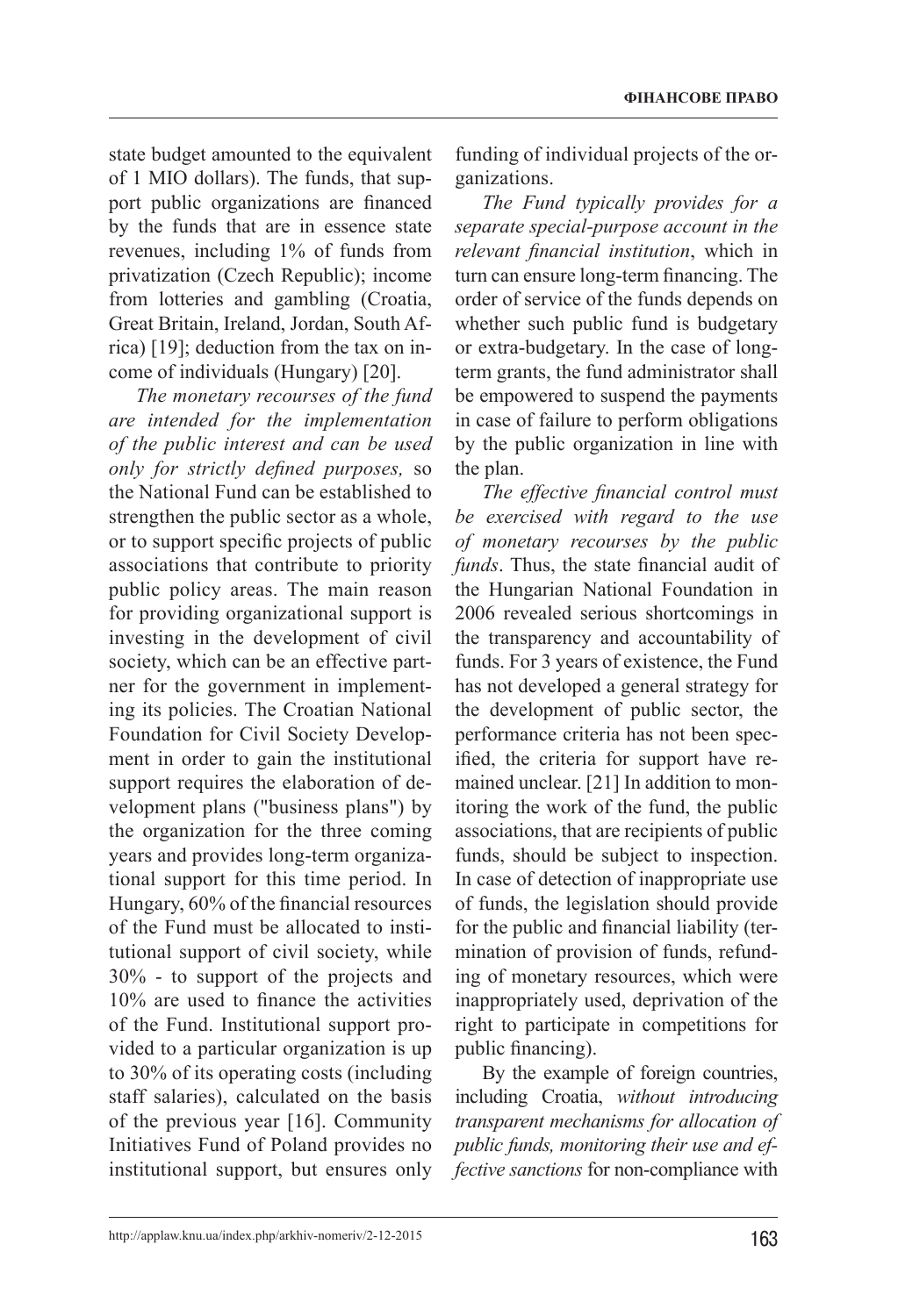the rules defined by the legislation, the establishment of the National Fund for support of the institutional development of civil society will not solve all problems with funding of public associations existing in Ukraine.

Thus, the National Fund for support of the institutional development of civil society, in case of its establishment must comply with all attributes of the public monetary fund.

Before the introduction of the mechanism of funding of public associations through the National Fund for the institutional support of civil society, it is necessary to decide on the question to what type of public funds it should be referred.

For this purpose, let's find out what types of funds function in Ukraine and in foreign countries. Today, of fundamental importance is the division of funds into centralized and decentralized. As noted by A. A Nechay, decentralization of funds is associated with such parameters as administrative and territorial division and economic and managerial feasibility, that are based on the principle of subsidiarity of public services [22, p. 111]. Despite the announced decentralization reform, the status of decentralized public funds currently has no legal definition and integral regulation.

Of great practical importance is the division of public funds into the budgetary and non-budgetary. O. A. Lukashev stresses that the major costs for the development of the state or territorial communities are allocated from the budgetary funds, while the non-budgetary funds are aimed at implementing more specific goals - pensions, social security, etc. [23, p. 93]

According to N.Y. Pryshva, in the Russian Federation, as a part of financial law there exists an institution of state extra-budgetary funds [10, p. 25]. Extrabudgetary funds (budget of the Pension Fund of the Russian Federation; budget of social insurance of the Russian Federation, budget of the Federal Fund of compulsory medical insurance) were included in the budget system of the Russian Federation in line with the Article 144 of the Budget Code of the Russian Federation.

According to A. A Satarova, extrabudgetary funds are the independent part of the financial system, which represents the financial means, separated from the budget system, which are managed by public authorities and designed to finance the constitutional rights of citizens [24, p. 8].

No criteria has been defined in Ukrainian law for assignment of funds to the budgetary or extra-budgetary. A. A Nechay refers the funds that are not the part of the budget (including the Pension Fund of Ukraine [25]) to extrabudgetary. It should be noted that today the Pension Fund of Ukraine has a special status. On the one hand, the Fund is not an integral part of the state budget, but the Law of Ukraine "On State Budget for 2015" allocated 76 billion UAH for its funding.

The question is whether to refer this fund to the budgetary (since it is financed by the state budget) or to extrabudgetary (since it is not a part of the budget)?

In the Ukrainian financial and legal literature, as in the Russian, the attention is paid to the classification of the fund to the constituent part of the budget.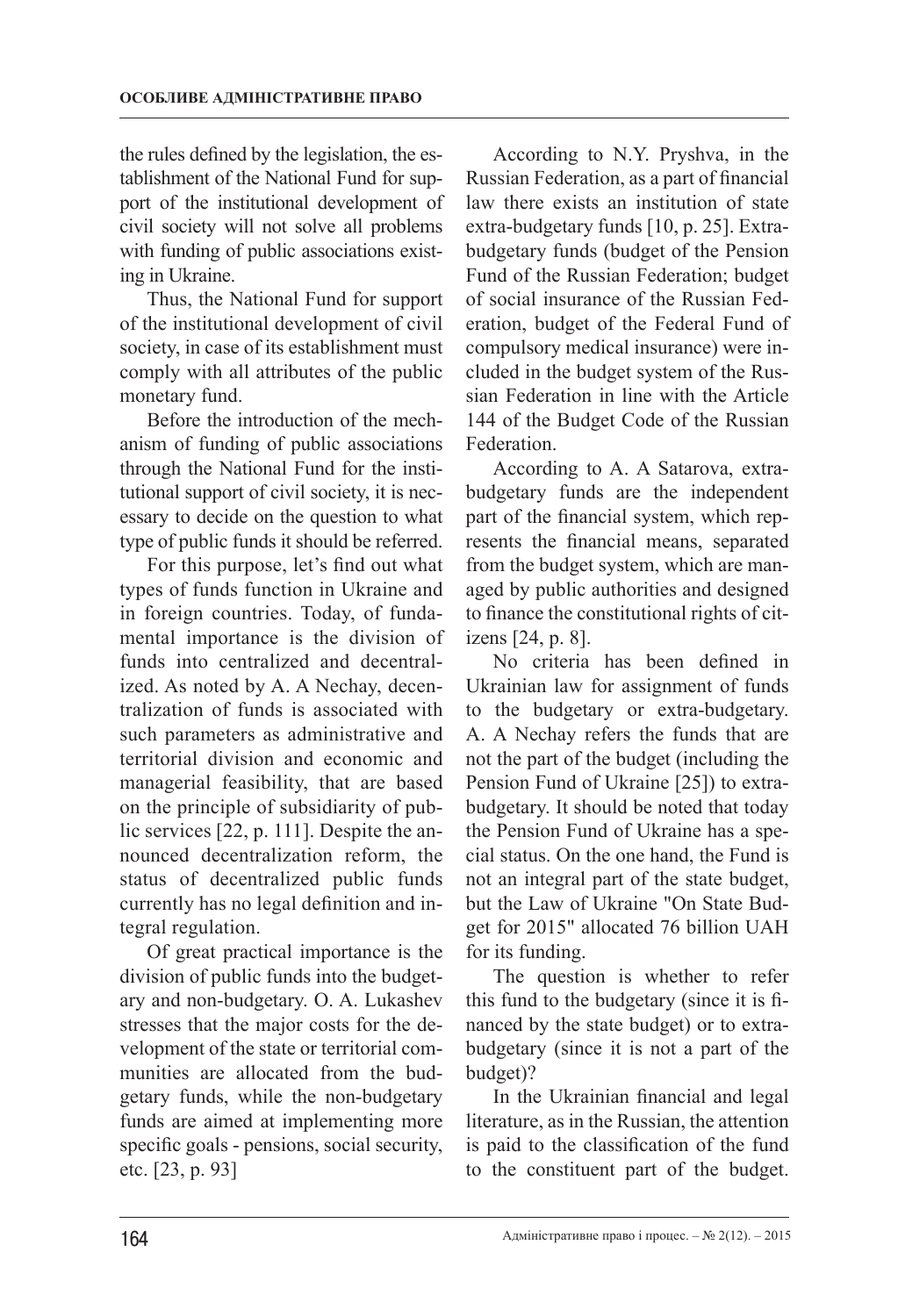For comparison, please note that Cezary Kosikovskyy follows a different approach for determining the criteria of extra-budgetary funds in Poland. He classifies the state trust funds into the funds, included in the budget system (which use state budget funds (subsidies)) and extra-budgetary (which can not use the state budget funds) [11, p. 314-316]. The Budget trust funds include the Social Security Fund, Demographic Reserve Fund, Forest Fund, Thermal Modernization Fund, National Road Fund, National Health Fund, the State Fund for Rehabilitation of Disabled, Fund of Student loans and credits, National Housing Fund, Municipal Investment Development Fund, Railroad Fund, Architectural Monuments National Fund of Krakow, etc. For instance, the State Fund of combatants reports to the head of the Office for War Veterans and Repressed (central executive authority of the Republic of Poland) and 99% of the fund is formed by subsidies from the state budget. The public funds that can not use the budget include the National Fund for Environmental Protection and Water Management, the Creative Works Aid Fund, the Arts Aid Fund, the Police Aid Fund, Armed Forces Modernization Fund, Science and Technology Fund of Poland, etc.

For example, the payments from the Creation Works Aid Fund creativity are allocated by the Minister of Culture and National Heritage on the recommendation of a special committee. The only source of income of the Fund is mandatory fees paid by producers or publishers of literary, musical, artistic, photographic and cartographic works [26].

The state central budget funds in Ukraine include in particular the Deposit Guarantee Fund (acting under the Law of Ukraine "On the system of guaranteeing deposits of individuals"). The Social Insurance Fund of Ukraine, established on 1 January 2015, should also be referred to the extra-budgetary central funds. The state financial specialized institution, established by the state, represented by the Cabinet of Ministers of Ukraine - State Fund for Youth Housing should also be referred to the public extra-budgetary funds.

Along with the extra-budgetary funds there are also the funds in Ukraine, provided for in the state budget of Ukraine. According to the Law of Ukraine "On State Budget for 2015" as part of a special budget fund, the following state trust funds are established: the Fund of Social Protection of Disabled; Trust Fund for Defense and Security. The State specialized fund for financing of national expenses in aviation and Ukraine's participation in international aviation organizations also functions as a part of a general budget fund. The budget funds in Ukraine also include the State Fund for Basic Research); Agricultural Fund, the State Fund for Regional Development.

The classification criteria also include the classification of funds by legal nature (based on law, by-law), by ownership, territorial level (national, regional and local), by the direction of use (sectoral and intersectoral), by the period of validity (long-term and shortterm), by the direction of formation (tax and non-tax).

In our opinion, these classification criteria are complementary, and are not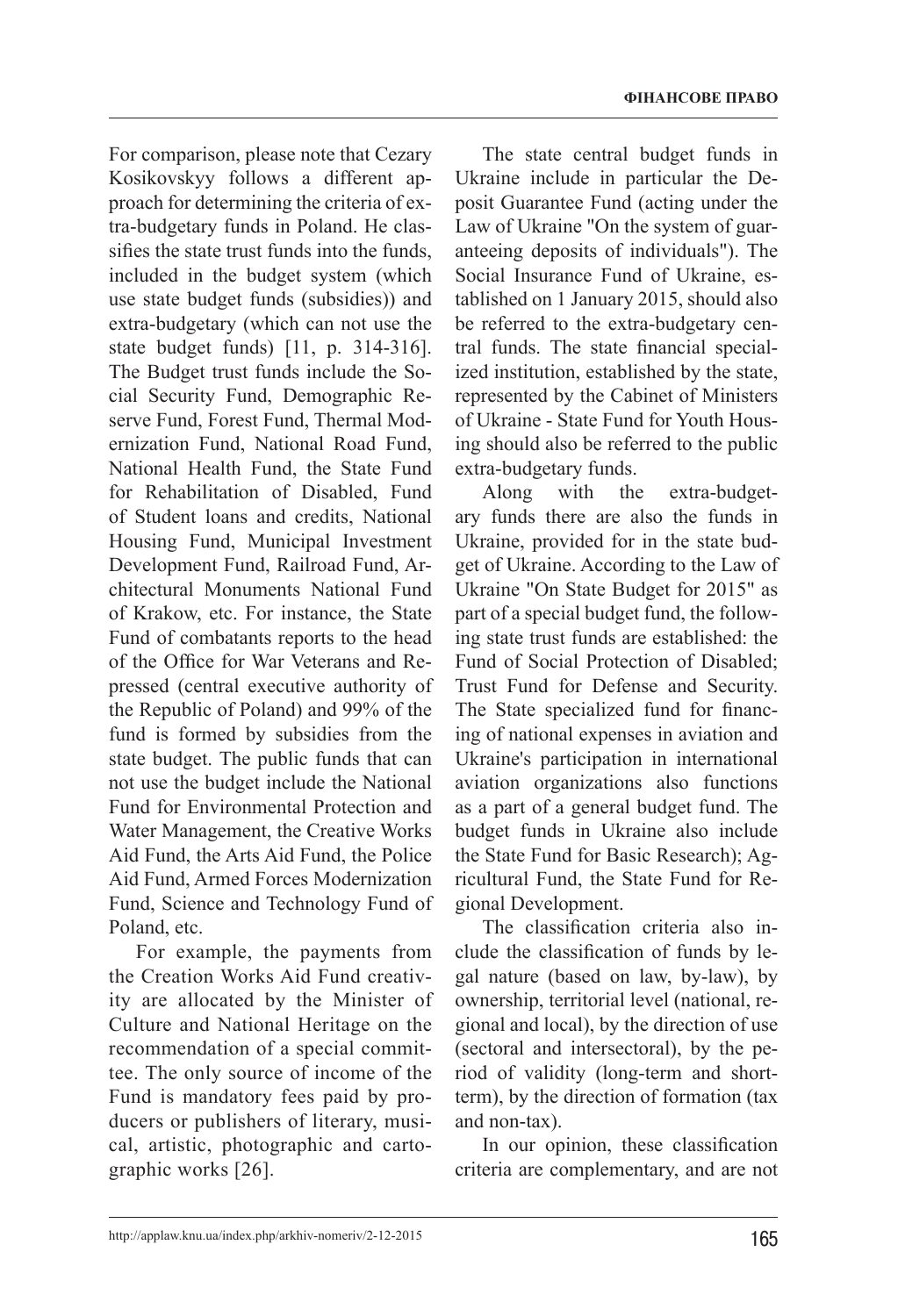critical for establishment of the nature of public monetary funds. Thus, during the development of the bill on the National Fund for support of the institutional development of civil society, it is necessary to determine, first of all, whether for the best performance of the fund it is required to established it as a centralized or decentralized, budgetary or non-budgetary, and with the mechanism of the fund administration.

As we see in Ukraine there are various models of administration by trust public monetary funds. We can single out the following:

– administration is carried out by a special central executive authority (State Property Fund, Pension Fund of Ukraine);

– administration is carried out by a non-profit self-governing organization (the Social Insurance Fund of Ukraine);

– administration is carried out by budgetary institutions, which belong to the management sphere of the relevant central executive bodies (State Foundation for Basic Research is under authority of the State Agency for Science, Innovation and Information; Agrarian Fund – under the management of the Agriculture Ministry, Social Fund for the Disabled – the Ministry Social Policy of Ukraine);

– administration is carried out by the State financial specialized institution (the State Fund for Youth Housing);

– administration is carried out based on the budget program (selection of projects implemented at the expense of the State Fund for Regional Development in 2015 is carried out by the regional commissions at local government administrations and approved by the

Cabinet of Ministers of Ukraine in coordination with the Budget Committee).

Thus, the administration by a nonprofit self-governing organization or the State financial specialized institution is common for extra-budgetary funds in Ukraine. In case the fund is included in the state budget, its administrator will be the central executive authority or the budget institution, which activity is directed and coordinated by such body.

**Conclusions.** There is a need of the legislative unification of a concept of public monetary funds, legislative consolidation of characteristics and classification of public monetary funds. As it has been proved in the research, the funds that support public organizations operating in foreign countries are the public monetary funds.

Thus, the National Fund for support of the institutional development of civil society, in case of its establishment in Ukraine must meet all characteristics of the public monetary fund. Ukrainian model of public fund for support of public associations must provide for an opportunity to accumulate yield (from the sources, established by law, for instance deductions from lotteries (example of Croatia), monetary recourses of national and international donors). However, a major source of fund financing at the early stage must be the state budget funds.

The establishment of the fund as the extra-budgetary fund with enrollment to the fund only of certain types of fees will make impossible the performance of the task of complex support of civil society institutes in Ukraine. Thus, the National Fund for support of the institutional development of civil society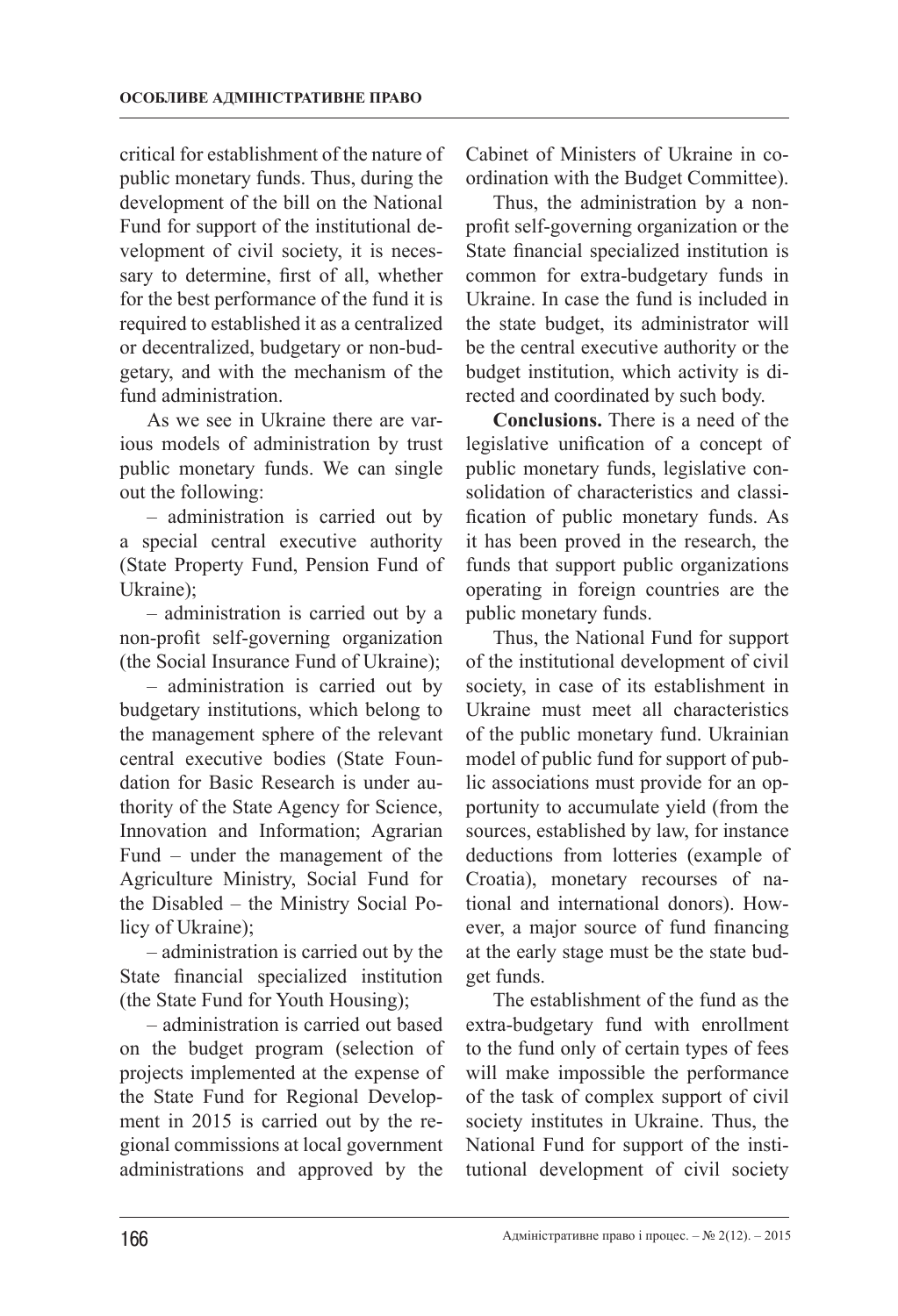must take the place of the centralized state budget fund in the currently existing system of public funds.

In our opinion, the best is the establishment of central executive body (or budgetary institution) – the National Fund for support of the institutional development of civil society, which activities are directed and coordinated by the Ministry of Justice, this fund will be the principal manager of budget funds. In this case, the activities of the fund will fall both within the scope of the law "On transparency of budgetary funds", and other forms of the state financial control and the measures of financial liability.

### **List of sources used:**

1. Біла книга: реформування законодавчого середовища для розвитку громадянського суспільства в Україні / [М. Лациба, А. Красносільська, О. Вінник, Т. Яцків]. – К. : ПРООН, 2011. – 28 с.

2. Державне фінансування громадських організацій: зарубіжний досвід та рекомендації щодо впровадження в Україні. Аналітична записка [Електронний ресурс]. – Режим доступу: http://www.niss. gov.ua/articles/811/

3. Національні та міжнародні механізми фінансування громадянського суспільства. Міжнародні заходи зміцнення довіри між державою та громадянським суспільством / Координатор проектів ОБСЄ в Україні. – К.: Фенікс, 2011.– 336 с.

4. Міжнародні практики фінансування громадських організацій. Дослідження. Проект Координатора проектів ОБСЄ в Україні / Баланж Шатор, експерт ОБСЄ. – К. : 2010. – 162 с.

5. Воронова Л. К. Банковско-финансово-правовой словарь / автор-упоряд. Л. К. Воронова. – К. : А.С.К., 1998. – 228 с.

6. Фінансове право : підручник / [Э. О. Алісов, Л. К. Воронова, С. Т. Кадькаленко та ін.] / кер. авт. колект. і відп. ред. Л. К. Воронова. – Х., 1998. – 496 с.

7. Нечай А. А. Проблеми правового регулювання публічних фінансів та публічних видатків : монографія / Нечай А. А. – Чернівці: Рута, 2004. – 264 с.

8. Нечай А. А. Публічні фонди та публічні видатки як категорії фінансового права / Нечай А. А. // Право України. –  $2004. - N<sub>2</sub> 4. - C. 60-63.$ 

9. Чиркин В. Е. Юридическое лицо публичного права / В. Е. Чиркин. – М. : Норма, 2007. – 352 с.

10. Пришва Н. Ю. Правові проблеми регулювання обов'язкових платежів / Пришва Н. Ю. – К.: "ЕксОб", 2003 – 280 с.

11. Kosikowski C. Polskie praywo finansowe na tle prawa Unii Europejskiej / Cezary Kosikowski. – Warsawa, 2008. – 501 s.

12. Высоцкая О. Эволюция понятия публичного фонда денежных средств в теории Российского финансового права / О. Высоцкая // Публичные финансы и налоговое право : ежегодник. Вып. 2 : Бюджетные и налоговые реформы в старанх Центральной и Васточной Европы / под. ред. М.В. Карасевой (Сенцовой). – Воронеж : Издательство Воронежского государственного университета, 2011. – С. 73-78.

13. Про відкритість використання публічних коштів : Закон України від 11.02.2015 № 183-VIII [Електронний ресурс]. – Режим доступу: http://zakon3. rada.gov.ua/laws/show/183-19

14. Шолкова Т. Б. Правові основи публічних фондів органів місцевого самоврядування : дис. ... канд. юрид. наук : 12.00.07 / Шолкова ТБ.; Держ. податк. адмін. України, Нац. ун-т держ. податк. служби України. – Ірпінь, 2011. – 205 с.

15. Zakon o Nacionalnoj zakladi za razvoj civilnog društva : 16 listopada 2003 [Електронний ресурс]. – Режим доступу: http://www.zakon.hr/z/491/Zakon-o-Nacionalnoj-zakladi-za-razvoj-civilnogdruštva

16. Bullain N. Learning points from the National civil fun in Hangary / Nilda Bullain // Newsletter "Infoleht nr. 3-4 2007",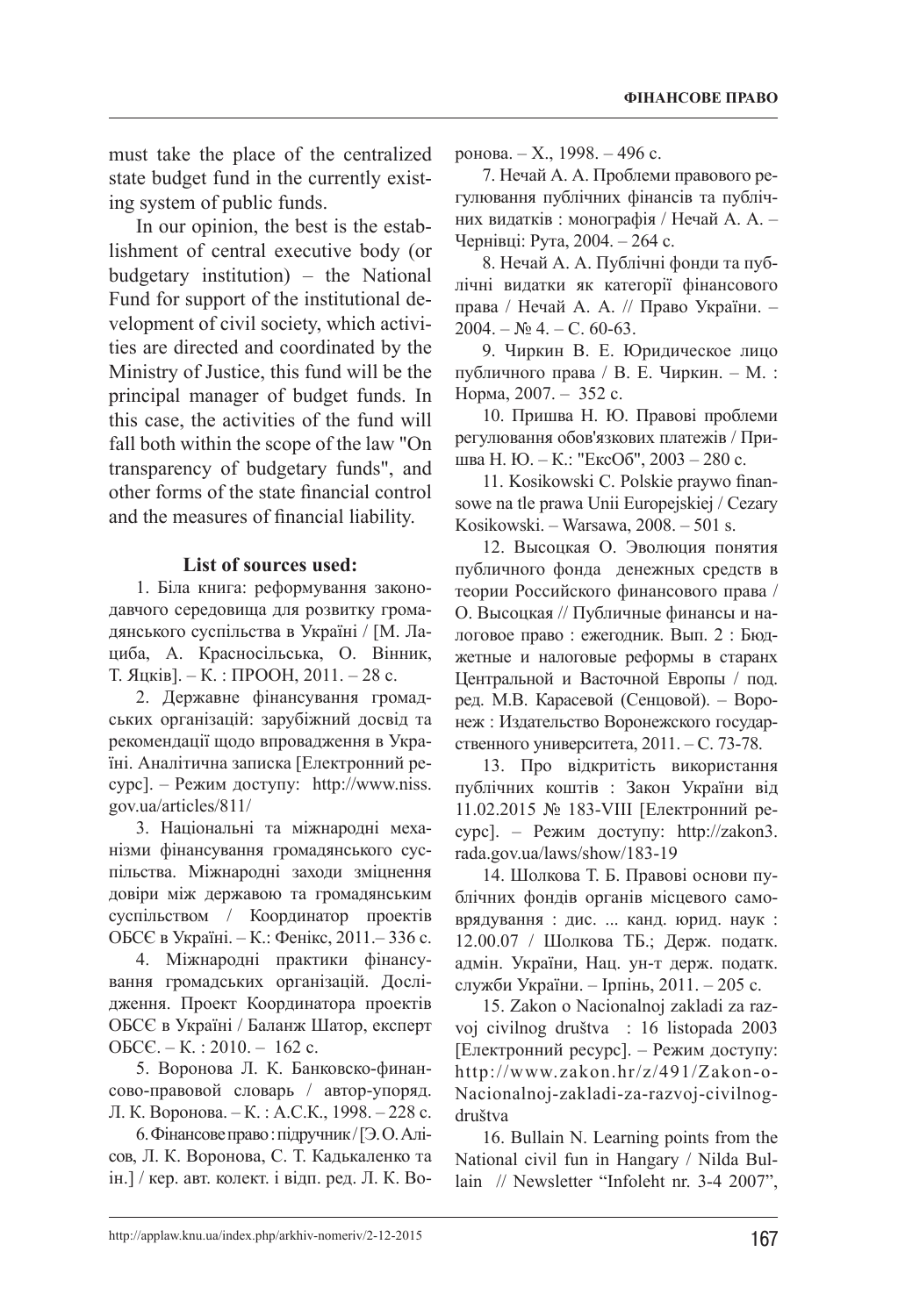European Center for Not-for-Profit Law [Електронний ресурс]. – Режим доступу http://www.ecnl.org/dindocuments/212\_ Learning%20points%20from%20the%20 NCF%20Hungary.pdf

17. Albania adopts law to create Agency for Supporting Civil Society [Електронний ресурс]. – Режим доступу: http://www. icnl.org/news/2009/04-03.html

18. Jordan's Environment Support Fund, Article 4 // National funds to support civil society organisations : appendices. – The International Center for Not-for-Profit Law (ICNL) July 2010. – P 10 [Електронний ресурс]. – Режим доступу: http://www. icnl.org/research/library/files/Transnational/ National%20Funds%20Paper%20Appendix%20-%20English.pdf

19. Hadzi-Miceva-Evans Katerina. Lottery Proceeds as a Tool for Support of Good Causes and Civil Society Organizations: A Fate or a Planned Concept? // The International Journal of Not-for-Profit Law Volume 12, Issue 4, November 2010 [Електронний ресурс]. – Режим доступу: http://www.icnl. org/research/journal/vol12iss4/art\_5.htm

20. National funds to support civil society organisations – The International Center for Not-for-Profit Law (ICNL). – 2010. – 46 р. – Р. 4 [Електронний ресурс]. – Режим доступу: http://www.icnl.org/research/library/ files/Transnational/National%20Funds%20 Paper%20Final%20English.pdf

21. Overview of state fundung schemes for civil society organizations. Р. 25 [Електронний ресурс]. – Режим доступу: http:// www.ecnl.org/dindocuments/208\_Comp.%20 Overview%20of%20Govt%20Funding%20 for%20CSOs.pdf

22. Нечай А. А. Публичные фонды как системообразующая категория финансового права / А. А. Нечай // Проблемы законности. – Х., 2010. – Вип. 111. – С. 109- 115. – С. 111.

23. Лукашев О. А. Правова природа публічних фондів коштів і засади їх класифікації / Лукашев О. А. // Проблеми законності. – Х., 2010. – Вип.111. – С. 91-98. – С. 93.

24. Статтарова А. А. Фонд как институт в финансовом праве : автореф. дис. на соискание ученой степени канд. юрид. наук : специальность 12.00.14 «Административное право, финансовое право, информационное право» / Саттарова Алина Альфредовна. – М., 2007. – С. 8.

25. Про затвердження Положення про Пенсійний фонд України : Постанова Кабінету Міністрів України від від 23.07.2014 № 280 [Електронний ресурс]. – Режим доступу : http://zakon0.rada.gov.ua/ laws/show/280-2014-п

26. Ustawa z dnia 4 lutego 1994 r. o prawie autorskim i prawach pokrewnych [Електронний ресурс]. – Режим доступу: ustawy z dnia 4 lutego 1994 roku o prawie autorskim i prawach pokrewnych

# **Коцюруба О. О. Публічні фонди коштів як джерела фінансування громадських об'єднань: досвід зарубіжних країн і перспективи для України**

*У статті досліджується можливість запровадження окремого фонду коштів для фінансування громадських об'єднань. Аналізуючи досвід зарубіжних країн, автор доводить, що такий фонд за своєю правовою природою та характерними ознаками має бути віднесений до публічного фонду грошових коштів. Пропонується визначити статус Національного фонду для підтримки інституційного розвитку громадянського суспільства як централізованого державного бюджетного фонду.*

**Ключові слова:** публічний фонд грошових коштів; державна підтримка громадських організацій; бюджетний фонд; позабюджетний фонд.